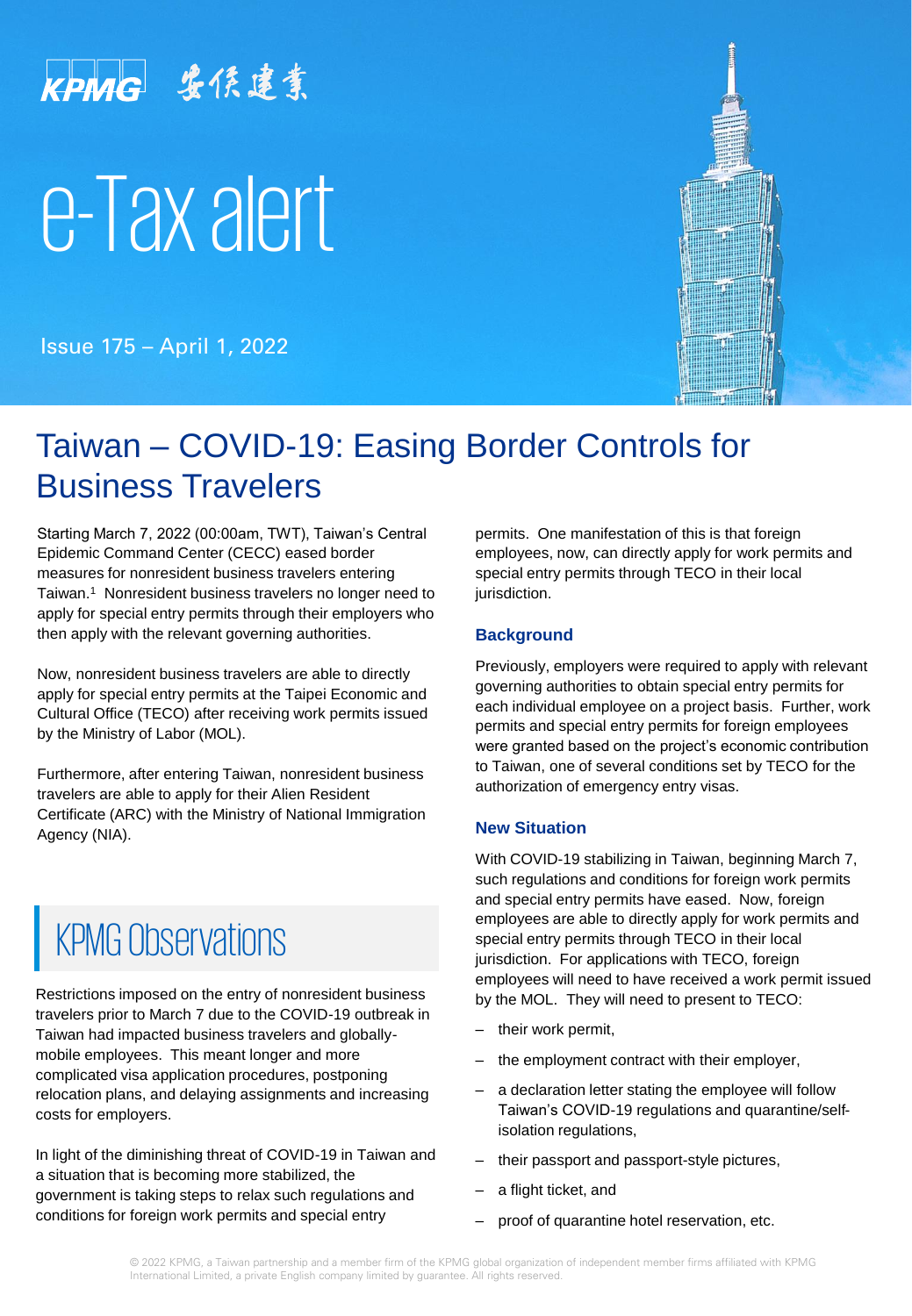If the working period of foreign employees exceed 180 days, foreign employees will need to obtain an ARC by applying with the NIA.

#### **KPMG Note**

As TECO is located in different jurisdictions and has various document requirements, it is recommended to confirm with the respective TECO office regarding the required application documents.

#### **Measures on Easing Border Regulations for Foreign Business Travelers from March 7, 2022**

Effective March 7, 2022 (00:00am, TWT), Taiwan is allowing nonresident business travelers to enter Taiwan. Regulations governing special entry permits for foreign nationals and nationals from the People's Republic of China ("China") – including Hong Kong and Macao – are set out as follows:

- Foreign nationals: Foreign nationals may enter Taiwan for business activities including business visits, investment, fulfillment of contractual obligations, and employment obligations; applicants should apply for a special entry permit at a Republic of China (R.O.C.) overseas representative office.
- Nationals from China, Hong Kong, and Macao: Nationals from China, Hong Kong, and Macao may enter Taiwan to fulfill contractual obligations or as part of internal transfers within multinational enterprises. For Chinese nationals, the company or institution assigning them should apply for their special entry permits via NIA's online application system. Hong Kong and Macao nationals may apply for special entry permits at TECO in Hong Kong or Macao, or at an R.O.C. overseas representative office in their place of residence.<sup>2</sup>

#### **Rules on RT-PCR Testing for Travelers**

**Effective January 4, 2022** (00:00am, TWT), travelers entering Taiwan are required to present a COVID-19 RT-PCR test report that is collected within a two-calendar-day period prior to their flight's departure. The two-day period is calculated from the date of "specimen collection date" i.e., molecular testing date, rather than the test result's reporting date. Travelers should make sure their COVID-19 RT-PCR test report meets such requirements before boarding their flight to Taiwan.<sup>3</sup>

Moreover, **effective January 11, 2022** (00:00am, TWT), travelers arriving in Taiwan on-board long-haul flights from America, Europe, the Middle East, New Zealand, and Australia are being required to undergo rapid RT-PCR

testing funded by the Taiwan government upon landing. Travelers who have tested negative are able to proceed to Customs and Immigration, then take a quarantine vehicle to a quarantine hotel or a government quarantine facility where they will complete quarantine requirements. For travelers who test positive, after relevant document inspection is completed, they will be transported to a designated hospital.<sup>4</sup>

#### **Rules on Quarantine and Self-Isolation upon Arrival**

Effective March 7, 2022 (00:00am, TWT), the home quarantine period required for travelers arriving in Taiwan is shortened to 10 days. Relevant regulations are set out as follows:

#### **Rules on Home Quarantine and Self-Isolation**

- The home quarantine period for travelers arriving in Taiwan is shortened to 10 days, followed by a 7-day "self-health management"<sup>[5](#page-2-0)</sup> i.e., self-isolation on Day 11. The day of arrival is counted as Day zero (0).
- Travelers should complete their quarantine at home or the residence of a family member or friend, adhering to the "one person per residence" policy; if such policy is unable to be met, travelers should complete the required 10-day home quarantine at a designated quarantine hotel/facility.
- Family members or members of the same household who arrive on the same day may choose to quarantine together in their home or the residence of a family member or friend. In addition, they may stay in the same quarantine hotel/facility.

#### **PCR Testing**

- Travelers arriving in Taiwan will undergo a PCR test upon arrival on Day 0.
- On the last day of home quarantine, i.e., Day 10, travelers will take another PCR test at a designated hospital or a location designated by the local government. Travelers who test negative can continue on their 7-day self-health-management procedure.
- A total of two PCR tests will be taken.

#### **At-Home COVID-19 Rapid Antigen Test**

- Government-funded at-home COVID-19 rapid antigen tests will be given on the third, fifth, and seventh day of home quarantine.
- In addition, at-home rapid testing will be given on the third, sixth/seventh day of self-health management.

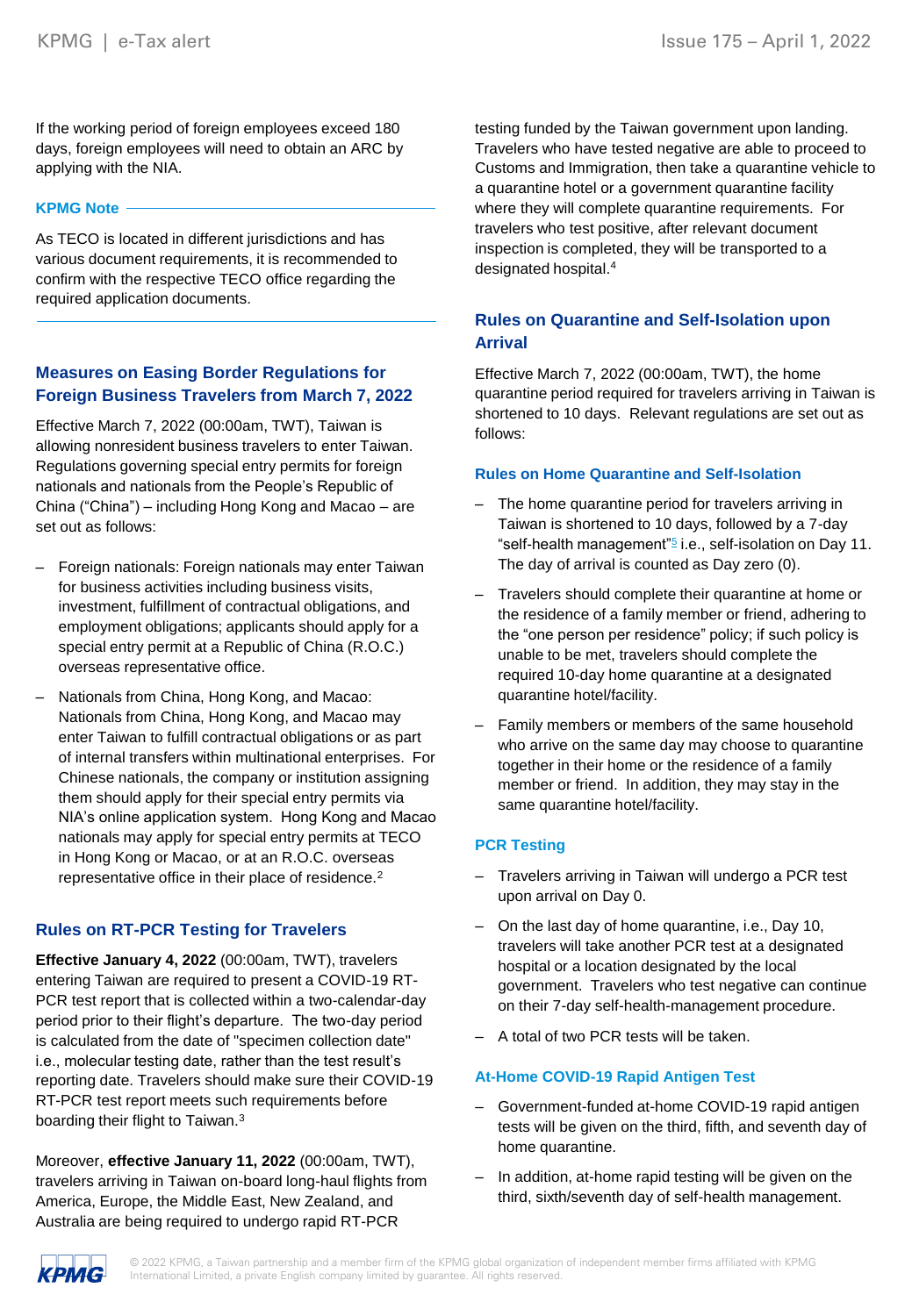- <span id="page-2-0"></span>– At-home rapid test kits will be given at international airports/ports.<sup>6</sup>
- A total of five at-home rapid testing tests will be taken.

#### **Footnotes**

- 1. "Taiwan to grant entry to nonresident business travelers beginning March 7": [https://www.cdc.gov.tw/En/Bulletin/Detail/U9jbBiBX7-](https://www.cdc.gov.tw/En/Bulletin/Detail/U9jbBiBX7-1zeL9bcpDqXw?typeid=158) 1zeL9bcpDqXw?typeid=158.
- 2. Ibid.
- 3. "In response to rapid spread of Omicron variant, COVID-19 RT-PCR test reports required for inbound passengers must be issued within two days which is based on specimen collection date": [https://www.cdc.gov.tw/En/Bulletin/Detail/n\\_PlQtV-](https://www.cdc.gov.tw/En/Bulletin/Detail/n_PlQtV-5AjAKAofvmUgBA?typeid=158)5AjAKAofvmUgBA?typeid=158.
- 4. "In response to severe global COVID-19 situation, travelers arriving on long-haul flights to be required to be tested upon arrival and be transported to hospital if they test positive starting Jan. 11": [https://www.cdc.gov.tw/En/Bulletin/Detail/8Pxg7-A1v6KoO](https://www.cdc.gov.tw/En/Bulletin/Detail/8Pxg7-A1v6KoO-qUvqgGiA?typeid=158)qUvqgGiA?typeid=158.
- 5. "The difference between home quarantine and self-health management": [https://www.cdc.gov.tw/En/Category/QAPage/SbkmnM5v0O](https://www.cdc.gov.tw/En/Category/QAPage/SbkmnM5v0OwdDMjJ2tI_xw) wdDMjJ2tI\_xw.
- 6. "Isolation period for close contacts of confirmed cases to be shortened to 10 days beginning March 7": [https://www.cdc.gov.tw/En/Bulletin/Detail/8PQq7RYoEX3gX2](https://www.cdc.gov.tw/En/Bulletin/Detail/8PQq7RYoEX3gX2a_N0uTbg?typeid=158) a\_N0uTbg?typeid=158.



#### **Authors**

**Ying-Tai Ting Partner**

**Amy Lee Associate Director**

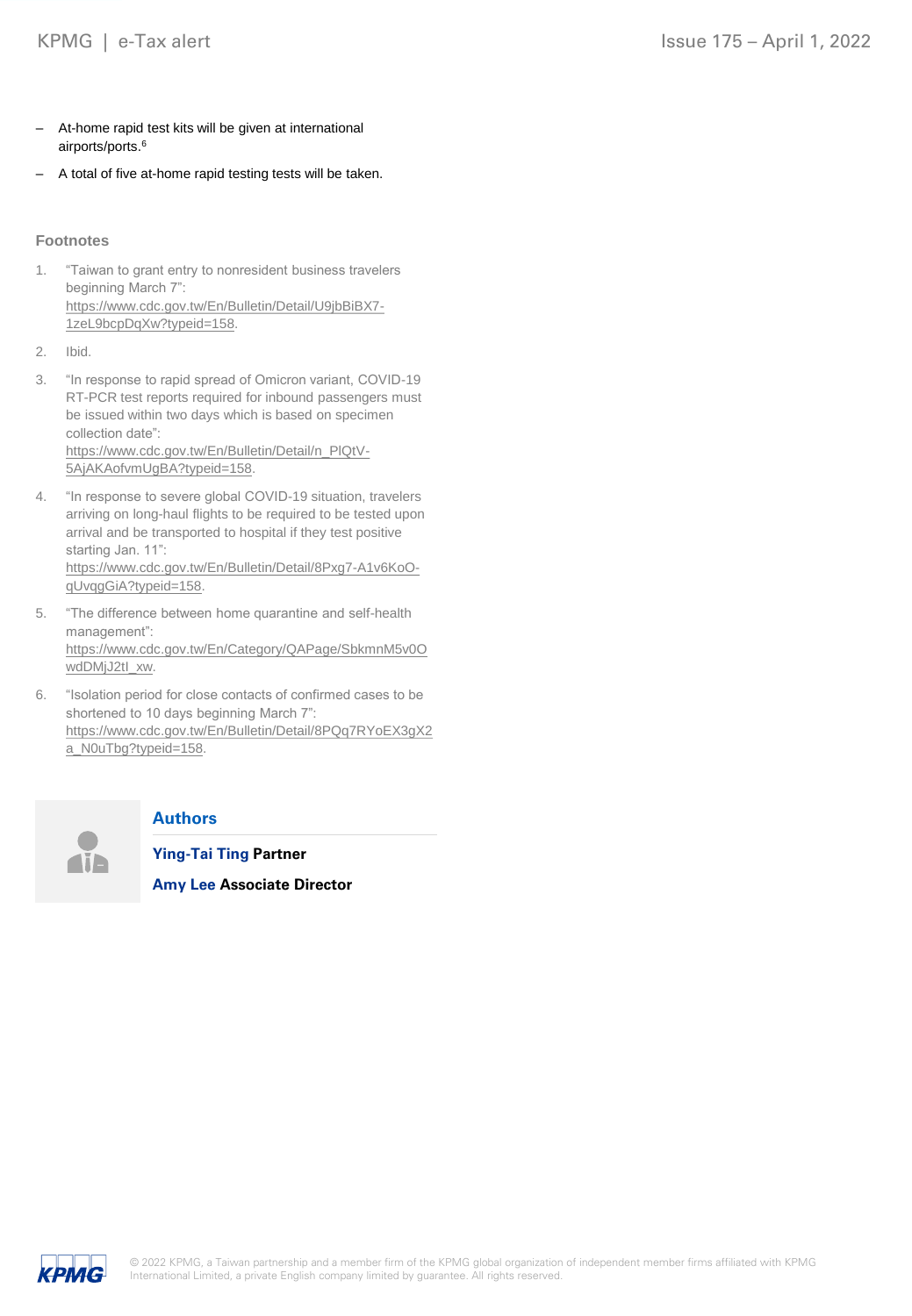# Our Team Members

**Hazel Chen Head of Tax** +886 2 8101 6666 ext.08995 hazelchen@kpmg.com.tw

# **Sherry Chang**

**Partner** +886 2 8101 6666 ext.04590 schang1@kpmg.com.tw

# **Stephen Hsu**

**Partner** +886 2 8101 6666 ext.01815 stephenhsu@kpmg.com.tw

# **Willis Yeh**

**Partner** +886 2 8101 6666 ext.02281 wyeh@kpmg.com.tw

# **Kevin Chen**

**Partner** +886 2 8101 6666 ext.03174 kchen4@kpmg.com.tw

# **Vivia Huang**

**Partner** +886 2 8101 6666 ext.03567 viviahuang@kpmg.com.tw

# **Vivian Ho**

**Partner** +886 2 8101 6666 ext.02628 vivianho@kpmg.com.tw

# **Sam Hu**

**Partner**

+886 2 8101 6666 ext.03172 samhu@kpmg.com.tw

# **Rita Yu**

**Partner** +886 2 8101 6666 ext.14139 ryu17@kpmg.com.tw

#### **Ellen Ting Partner**

+886 2 8101 6666 ext.07705 eting@kpmg.com.tw

#### **Debra Liu Partner**

+886 2 8101 6666 ext.08514 dliu@kpmg.com.tw

#### **Aikey Wu**

**Partner** +886 7 213 0888 ext.07178 aikeywu@kpmg.com.tw

# **Anita Lin**

**Partner** +886 2 8101 6666 ext.03418 anitalin@kpmg.com.tw

### **Rick Hung**

**Partner** +886 2 8101 6666 ext.11161 rhung@kpmg.com.tw

# **Yang Chang**

**Partner** +886 2 8101 6666 ext.12349 yangchang@kpmg.com.tw

#### **Robin Huang**

**Partner** +886 2 8101 6666 ext.07271 rhuang3@kpmg.com.tw

### **Kevin Tsai**

**Partner** +886 4 2415 9168 ext.04581 ktsai@kpmg.com.tw

# **Peggy Wang**

**Partner** +886 4 2415 9168 ext.10763 peggywang@kpmg.com.tw

#### **Eason Lin Partner**

+886 2 8101 6666 ext.10941 easonlin@kpmg.com.tw

# **Aaron Yeh**

**Partner** +886 2 8101 6666 ext.06767 aaronyeh@kpmg.com.tw

# **Ying-Tai Ting**

**Partner** +886 2 8101 6666 ext.16154 yingtaiting@kpmg.com.tw

# **Chris Lin**

**Partner** +886 2 8101 6666 ext.07886 chrislin@kpmg.com.tw

# **Lynn Chen**

**Partner** +886 2 8101 6666 ext.05676 lhchen@kpmg.com.tw

# **Ethan Hsieh**

**Partner**

+886 2 8101 6666 ext.11307 ethanhsieh@kpmg.com.tw